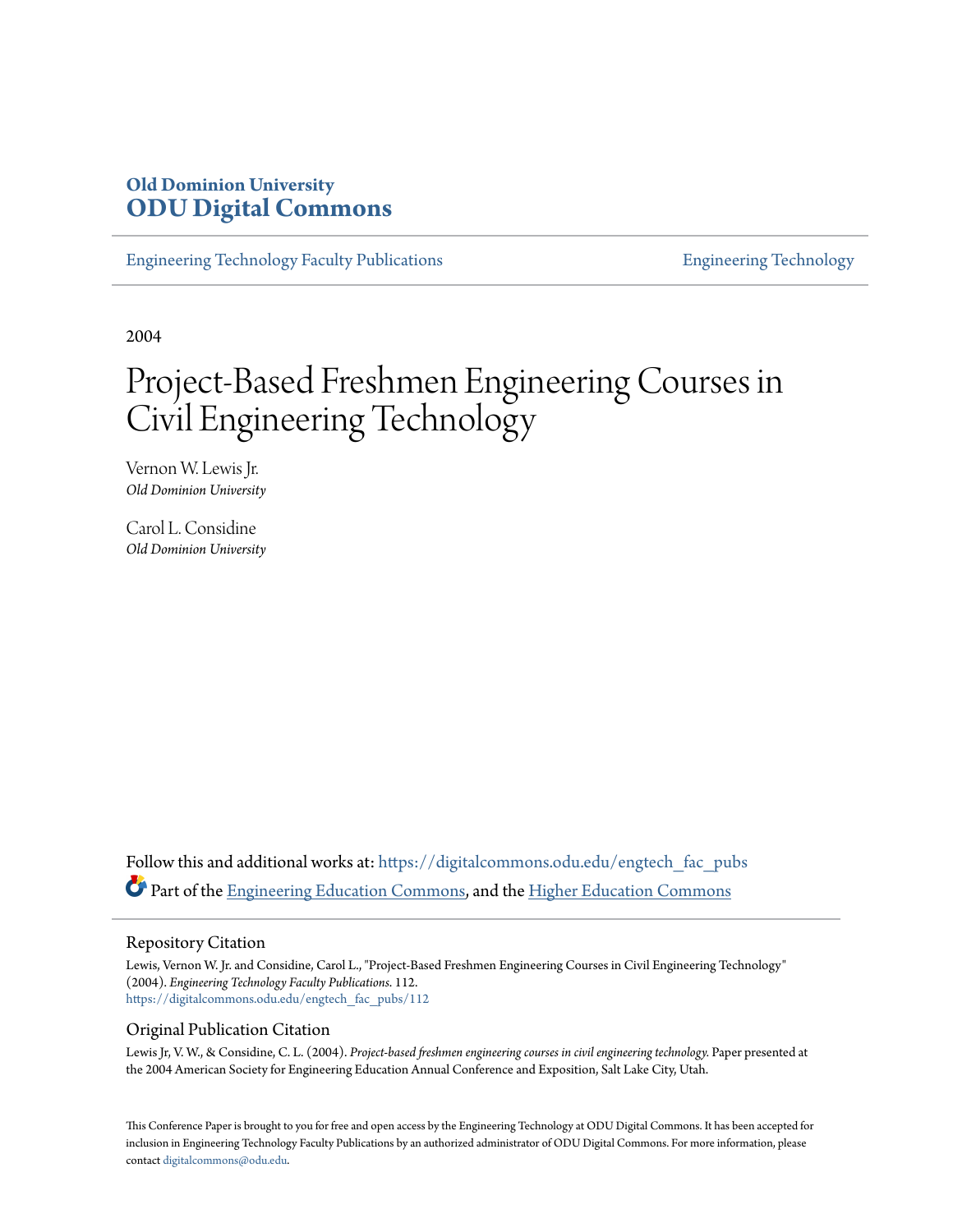# Project-Based Freshmen Engineering Courses in Civil Engineering Technology

## Vernon W. Lewis, Jr., Carol L. Considine Department of Engineering Technology

Old Dominion University Norfolk, Virginia 23529

## Abstract

Old Dominion University (ODU) has developed two fundamental courses for freshmen engineering students. The first course introduces the fundamentals of the practice of engineering including innovation, creativity, design and manufacturing, commercialization, teaming skills, environmental impact, and ethics. The second course is an exploration of engineering and engineering technology disciplines with an emphasis on projects.

The purpose of these courses is to engage the students in the application of engineering early in their course of study with the hope that their interest will be reinforced and the likelihood of their being retained as students will increase. The courses are divided into three five-week modules that are distributed among departments within the college. The Engineering Technology department is responsible for two of the five-week modules in the second, projects-based course. One module is comprised of the civil, mechanical and electrical engineering technology curricula and the other module is comprised of strictly civil engineering technology.

This paper describes the freshmen engineering courses and outlines the projects that have been developed for Civil Engineering Technology at Old Dominion University. The Civil Engineering Technology program has seen an increase in students since the implementation of this freshmen project based courses, and the program has seen an increase in interest from freshmen students.

### Introduction

Engineering 110 and 111 are two courses described in the catalog as a " . . . . series of projects to introduce a variety of engineering and technology disciplines; hands-on experiences with selected engineering problems and issues; team approach to managing engineering projects; discovering the unknown, formulating solutions, designing, manufacturing and testing; emphasis on learning modules, communication and presentation skills, creativity and innovation." These classes were introduced in the Batten College of Engineering and Technology at ODU in an effort to increase retention among engineering students. Beginning engineering students are often overcome or discouraged by the fundamental math and science courses that are required as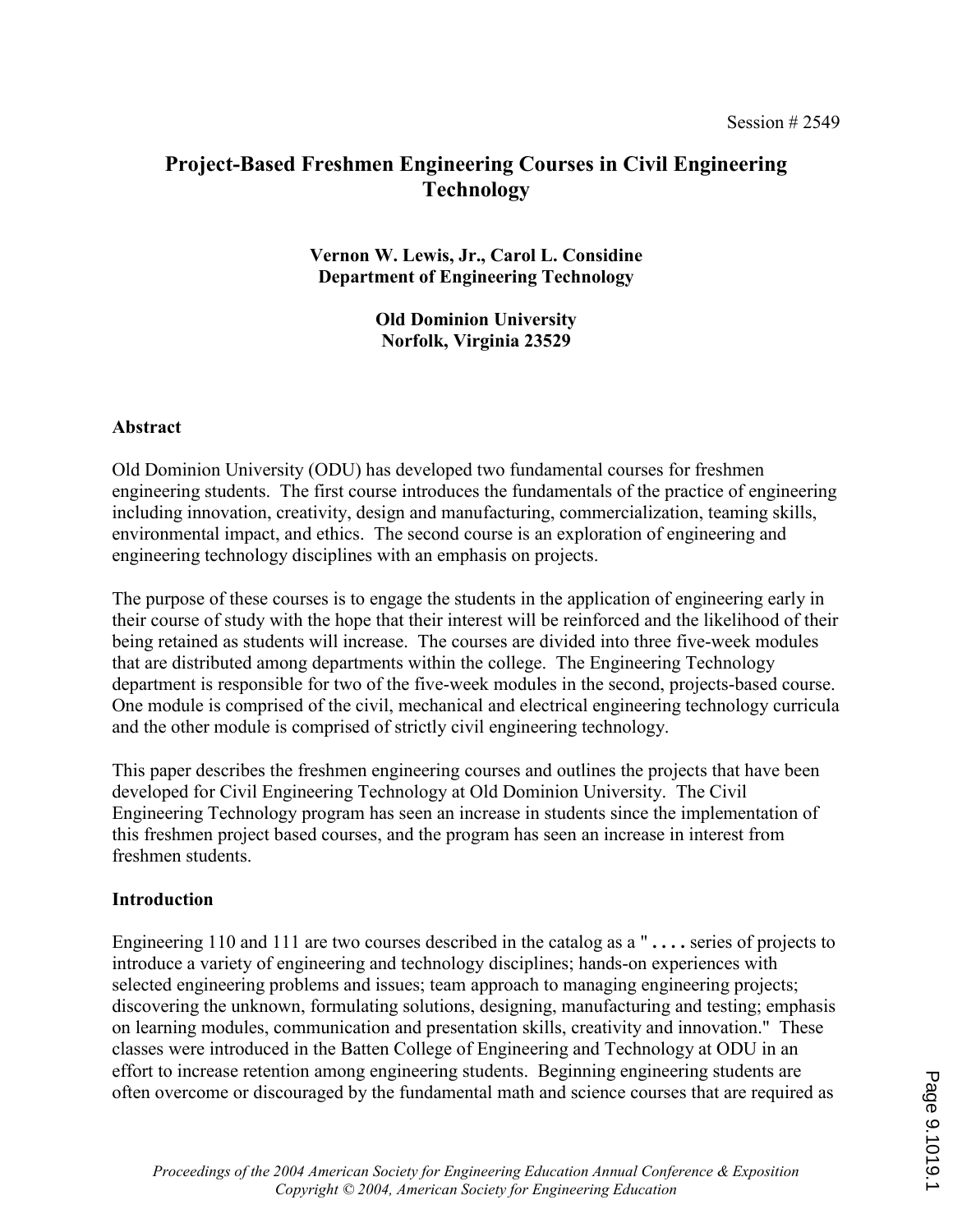prerequisites to the core engineering design courses. These freshmen engineering courses give the students exposure to engineering in a manner that keeps the students' interest alive without the rigors of mathematics for which the student is not prepared. The project-based classes introduce students to real life problems that are solved using engineering skills students will obtain through their degree programs.

Each course is organized into three five week-modules with approximately 25 students per section. This enables the freshmen students to be exposed to as many as six different engineering disciplines/problems during the course of their freshmen year. Engineering 110 is taught by the engineering departments within the college - civil and environmental, electrical and computer, and mechanical. Engineering 111 is taught by some of the same engineering departments but also includes two sessions taught by the Engineering Technology department. All students take at least one five week module from the Engineering Technology department and some students take both modules. This has greatly benefited the Engineering Technology department since it gives us an opportunity to explain the difference between engineering and engineering technology degrees.

## Engineering Technology Modules

The Engineering Technology department originally developed one five-week module for the freshmen-engineering course. This module was developed in order to expose students to all of the disciplines represented in the Engineering Technology department - civil, electrical and mechanical. In this module, the class section is divided into three groups and each group spends three days exploring each of the three engineering technology disciplines. The following is a description of the content covered by each of the disciplines:

- The Civil Engineering Technology (CET) three-day session focuses on surveying as a career option within CET. Surveying as a profession and its application to the engineering and design process are introduced to the students. For the hands-on portion of the session, a short introduction to leveling theory and instruction on how to operate a piece of basic surveying equipment (an automatic level) is provided. The students are then broken into 3-4 person teams to conduct a field exercise consisting of running a level-loop traverse on campus. The field results are then analyzed, with the aspects of error causes and consequences emphasized. The concept that there is no perfect measurement in engineering and that as an engineer the student needs to be aware of and able to work with that fact is introduced. The grades for this portion of the five-week session are dependant on student's participation and attendance.
- The Electrical Engineering Technology three-day session focuses on AC, DC, and digital introduction. After receiving the necessary theorem or device discussion, the students build and simulate a circuit on using Mult-Sim version 7. Electrical history is added to the content to generate some interest in students who may be more inclined toward choosing this major. Their grade for this session is based on their ability to successfully simulate the circuit.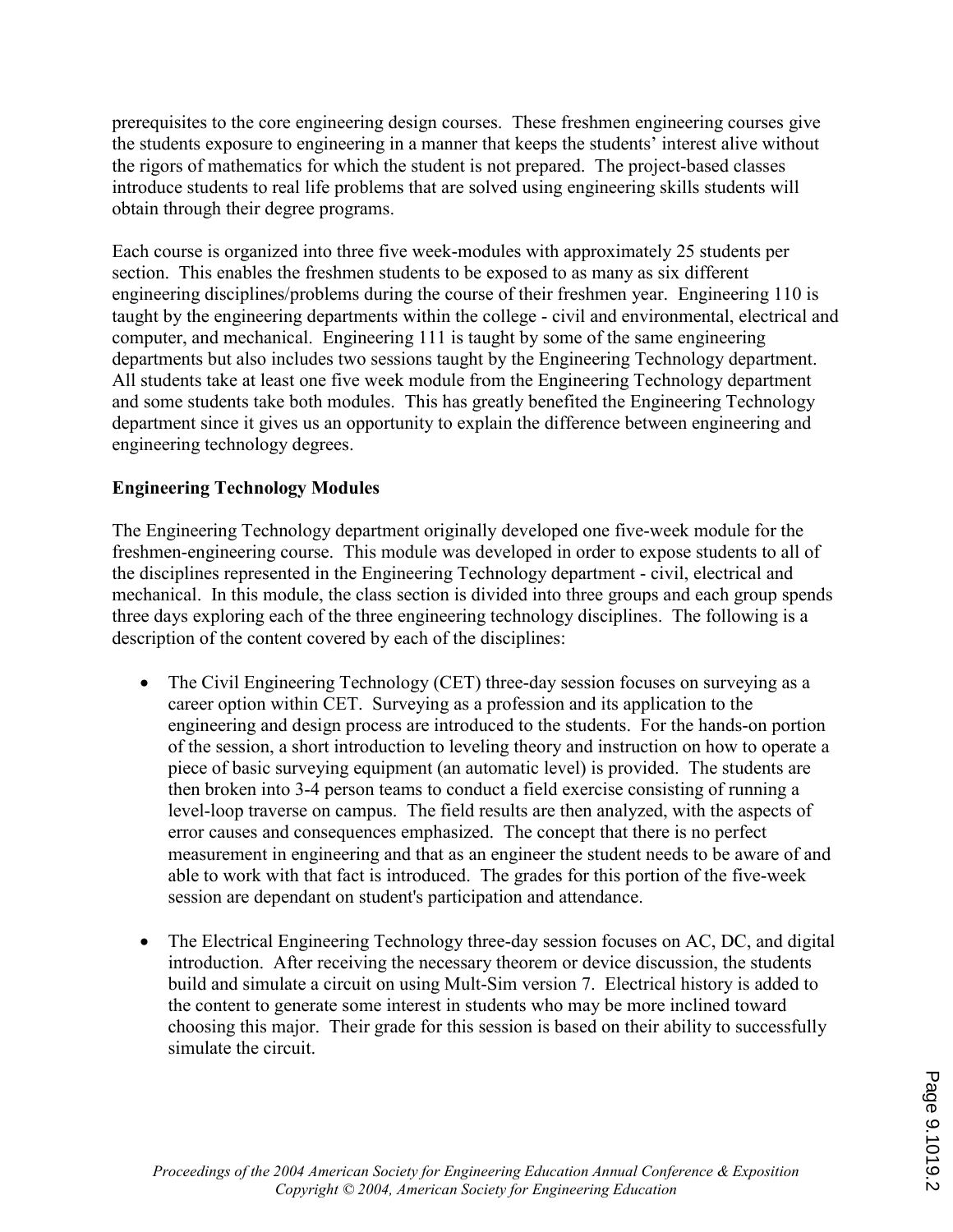• The Mechanical Engineering Technology (MET) three-day session provides brief introduction into the available areas of study within MET. The instructor provides a detailed explanation of differences between engineering technology and engineering curriculums, and the career possibilities for graduates of the MET program. In addition, the students are introduced to gears and they build models using Kinex building sets. Their grade for this session is based on a quiz and the results of the model building exercise.

The second engineering technology module that has been developed for the freshmenengineering course is a CET module with an emphasis in construction. Students are introduced to civil engineering, focusing on milestones in civil engineering and the available disciplines of study. This module is also used to explain the difference between engineering and engineering technology degree programs. The unit then focuses on the design and construction industry. The students are introduced to project delivery systems and learn how design and construction interrelate. The classes are then divided into groups of three or four students and each group chooses a project to design and produces a conceptual set of plans for their project. Students are then introduced to estimating and scheduling in the construction industry and produce project estimates, schedules and models for their projects. The project culminates with a presentation of their project to the entire class. The grade for this session is based upon the project presentation, plans, estimate, schedule and model produced by each group.

In all of the engineering technology sessions, the instructor's lecture provides background information and the theory necessary to proceed with the hands on projects for approximately half of the lecture period. The students then work on their projects for the remainder of the period. There is no outside work required for the module which introduces students to all three engineering technology disciplines. However, in the module with the CET emphasis in construction, the student groups spend approximately 2 hours per week working on their projects outside of the class period.

### **Results**

The Engineering Technology (ET) department has seen an increase in enrollment of sophomore students. Prior to the introduction of these classes, the majority of students in the ET department were junior and senior transfer students from community colleges. Since the introduction of these courses, sophomore enrollment in the program has increased significantly. A confirmation of this increase can be found in the student headcount for CET, which increased 9 percent for the  $2000 - 2001$  academic year and 20 percent for the  $2001 - 2002$  academic year<sup>1</sup>. Although national trends also show an increase in enrollment, that percentage rate is roughly only 4 percent<sup>2</sup>. The Engineering Technology department as a whole has also seen percentage increases that are above the national average with an increase of 8% for the 2000-2001 academic year and 11% for the 2001-2002 academic year<sup>1, 2</sup>.

The increase in headcount in the engineering technology programs can be attributed to several factors which include the national increase in engineering degrees, the implementation of the Engineering Fundamentals program, students understanding the difference between engineering and technology, introduction of new electives in construction and geomatics, and an increased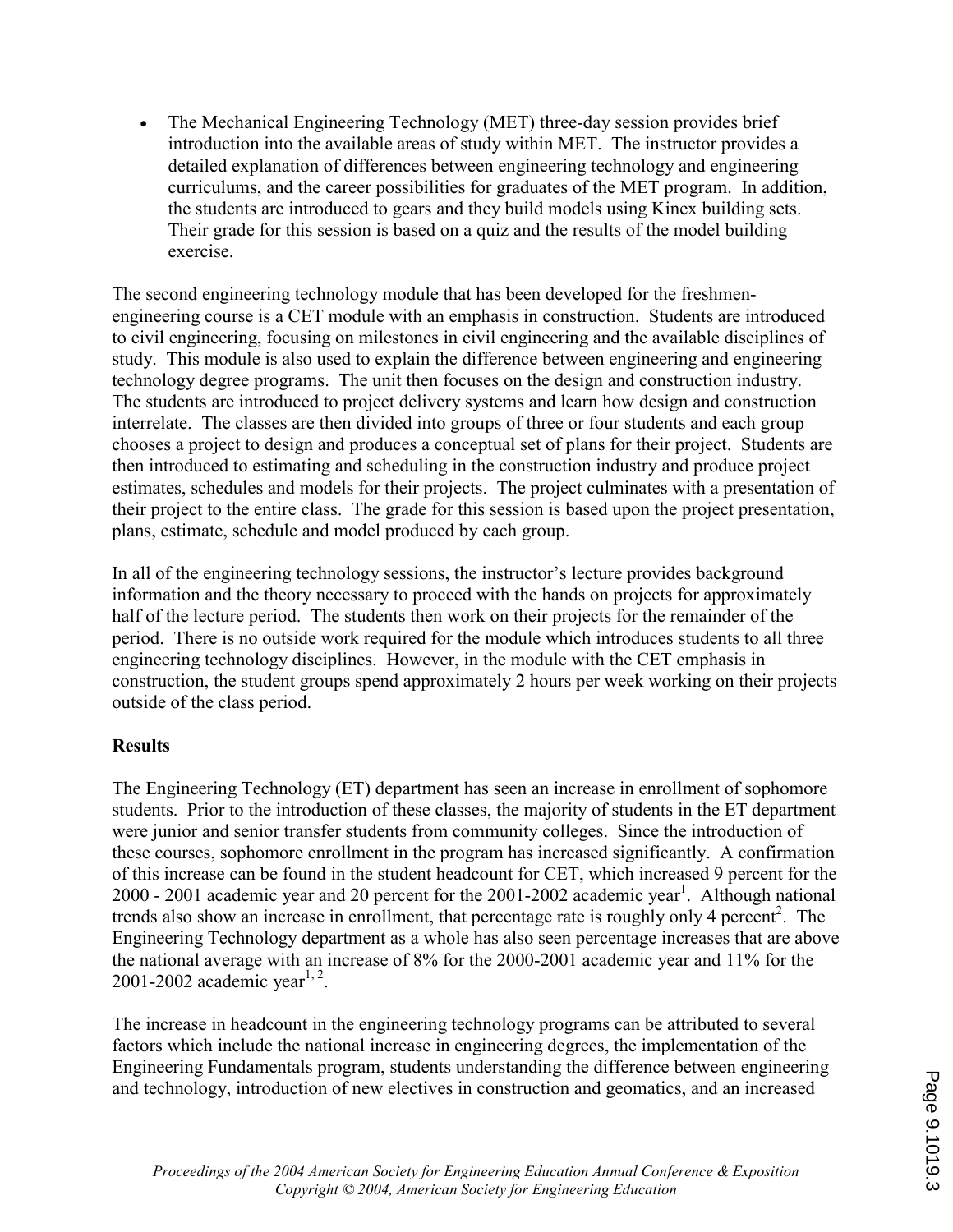availability of print advertisements for the engineering technology programs and field of study. Each of these factors is discussed below:

- As indicated above, there has been an increase nationally in engineering degrees. However, since the percentage increase in headcount for engineering technology at ODU is larger than the national percentage increase, it seems to indicate that the implementation of the Freshmen Engineering course may be having the positive effect that was intended.
- The Freshman Engineering course offers an opportunity to define Engineering Technology. There is a concern that the public in general and that parts of the Engineering profession in particular do not understand the role of Engineering Technology. The assignment of Technology faculty to teach the Engineering 111 course offers an excellent opportunity for students to explore the differences between Engineering Technology and traditional Engineering degree programs.

Students often make the transition from engineering to engineering technology citing difficulties with mathematics and sciences. When questioned during advising, it becomes apparent that a significant portion of these students are more inclined toward engineering practice than engineering science. In this instance, the student's performance may be attributed to a lack of motivation for the science aspect rather than an academic inability. The applications aspect of technology often stimulates these students to perform well in areas for which motivation had been absent.

- Courses in the area of construction and surveying are electives in the CET program. Some increased enrollment may be attributed to the availability of these courses, but the actual statistics concerning these courses have not been developed.
- The department has made an increased effort to promote the programs through the distribution of degree pamphlets to community college sites and visits to these same sites in an effort to meet with prospective students. This advertisement has made students aware of the distance education opportunities available in engineering technology at ODU.

## Conclusion

The CET program at ODU has seen headcount increases that exceed the national percent average for engineering during both the 2000-2001 and 2001-2002 academic years. During the 2000- 2001 academic year the increase was approximately twice the national average and during the 2001-2002 academic year it was approximately five times the national average<sup>1, 2</sup>. The addition of two fundamental engineering courses, which include two five week engineering technology modules, has been one of the major factors in the increased enrollment of students in this program. Other factors that may have contributed to the increased enrollment include students understanding the difference between engineering and technology, introduction of new electives in construction and geomatics, and increased advertisement of the engineering technology programs. Future goals of the authors include a survey of students to obtain specific information